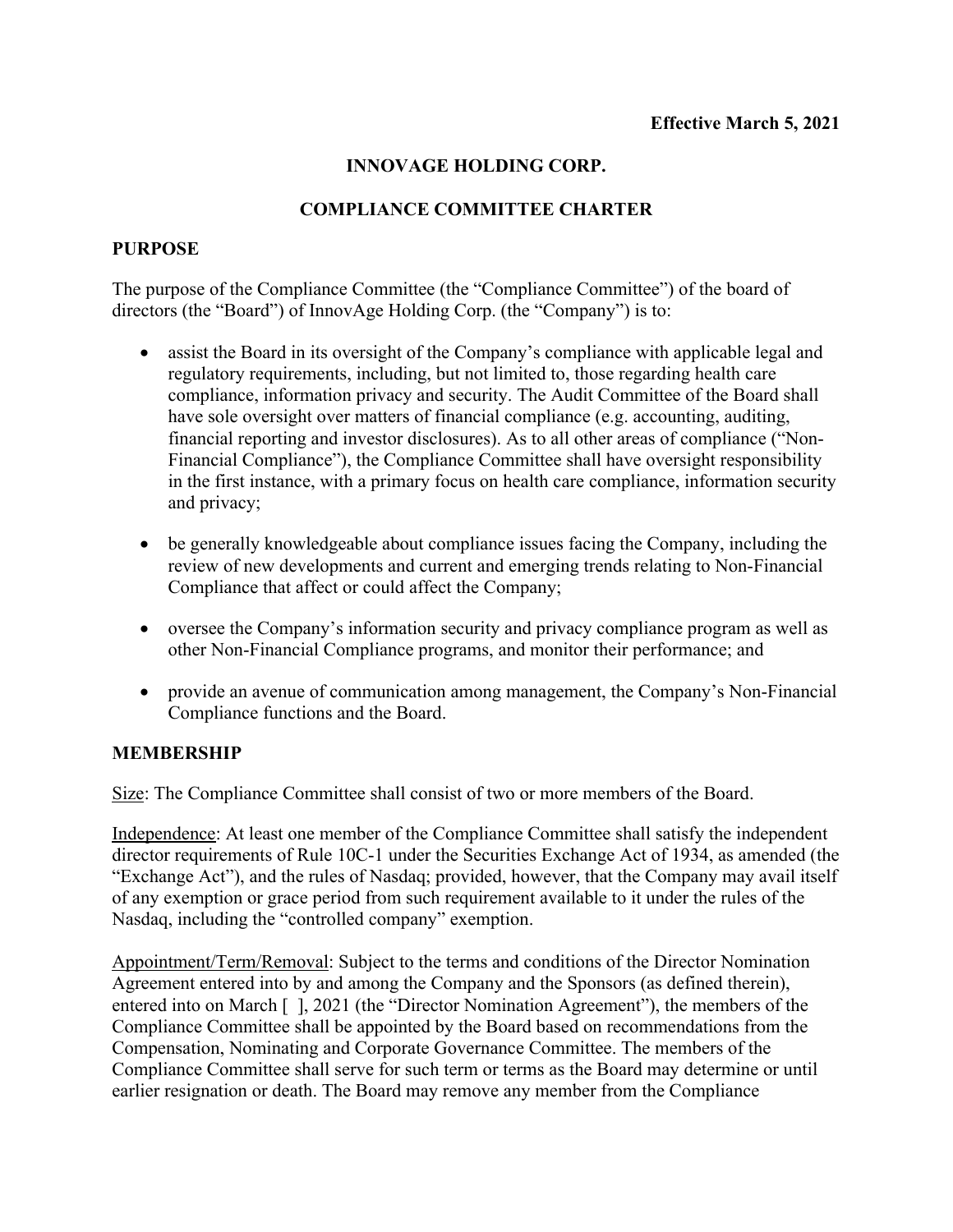Committee at any time with or without cause. At least one member of the Compliance Committee shall serve concurrently on the Audit Committee of the Board.

# **STRUCTURE AND OPERATIONS**

Leadership: Subject to the terms and conditions of the Director Nomination Agreement, the Board shall designate one member of the Compliance Committee as the chairperson based on recommendations of the Compensation, Nominating and Governance Committee.

Meetings: The Compliance Committee shall meet at least twice a year at such times and places as it deems necessary to fulfill its responsibilities. The agenda for Compliance Committee meetings will be prepared by management in consultation with the Compliance Committee members. The Compliance Committee shall keep minutes of its proceedings and report regularly to the Board regarding its discussions and actions and shall make recommendations to the Board as appropriate. The Compliance Committee is governed by the same rules regarding meetings (including meetings in person or by telephone or other similar communications equipment), action without meetings, notice, waiver of notice and quorum and voting requirements as are applicable to the Board.

The Compliance Committee may meet in executive session outside the presence of the Company's executive officers. The Compliance Committee may request that any directors, officers or employees of the Company, or other persons whose advice and counsel are sought by the Compliance Committee, including the non-voting management liaison to the Compliance Committee designated by the Board, if any, attend any meeting of the Compliance Committee to provide such information as the Compliance Committee requests. The Compliance Committee and the Audit Committee shall meet jointly at least once per year to review the major Non-Financial Compliance matters, including (i) the overall state of compliance; (ii) significant legal or regulatory exposures; and (iii) material reports or inquiries from regulators regarding compliance.

Onboarding / Education: The Company will provide new members of the Compliance Committee with appropriate onboarding briefings, and the full Compliance Committee with educational resources and opportunities related to Non-Financial Compliance and other matters may be appropriate or requested by the Compliance Committee.

Outside Advisors: The Compliance Committee shall have the authority, in its sole discretion, to retain and terminate a consultant, outside legal counsel and such other advisors as it deems necessary to fulfill its duties and responsibilities under this Charter. However, the Compliance Committee shall not be required to implement or act consistently with the advice or recommendations of the consultant, outside legal counsel or other advisor, and the authority granted in this Charter shall not affect the ability or obligation of the Compliance Committee to exercise its own judgment in fulfillment of its duties under this Charter. The Compliance Committee shall set the compensation and retention terms and oversee the work of the consultant, outside legal counsel or any other advisors. Any communications between the Compliance Committee and its outside legal counsel will be privileged communications.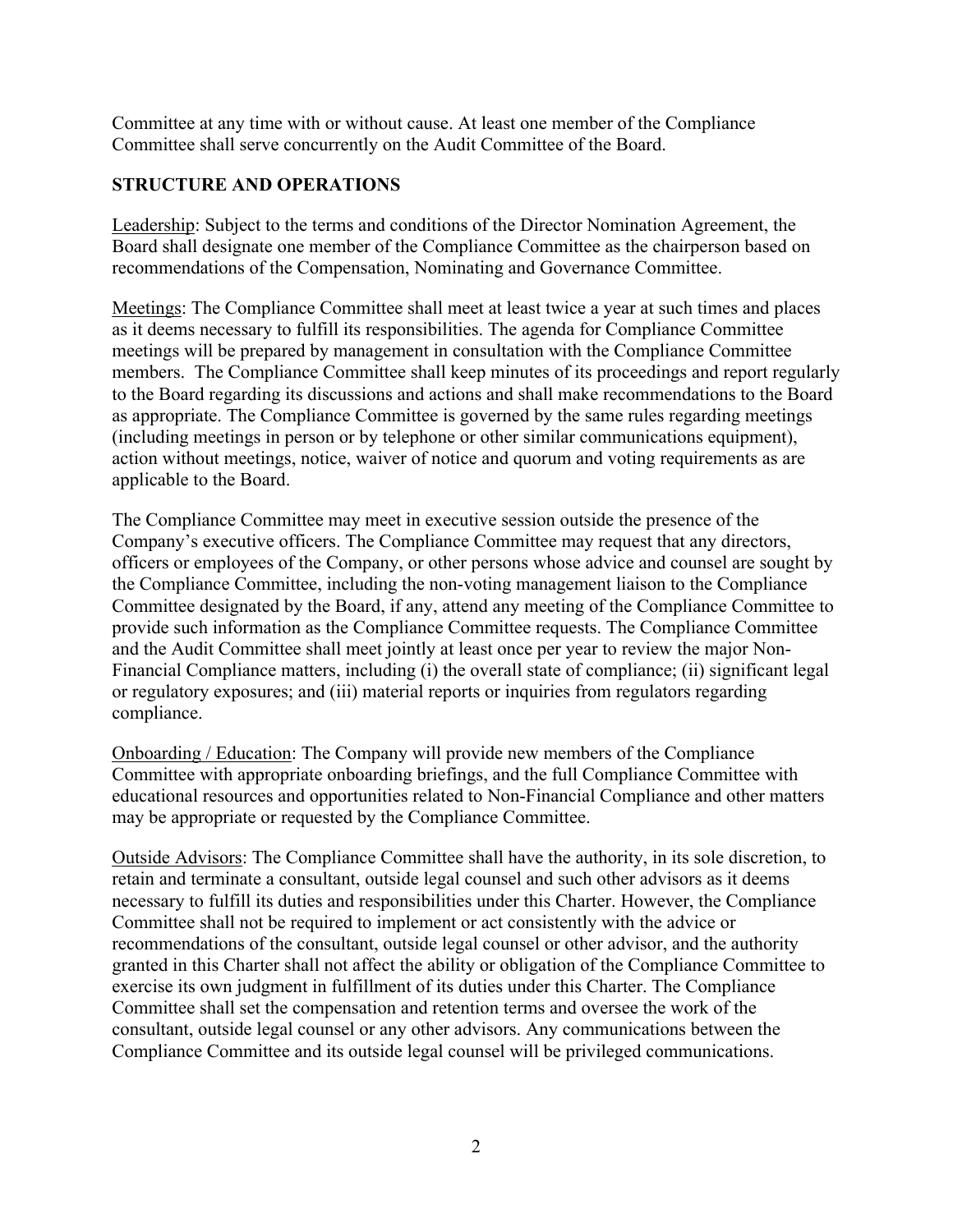Funding: The Compliance Committee shall receive appropriate funding from the Company, as determined by the Compliance Committee in its capacity as a committee of the Board, for the payment of compensation to any consultant, outside legal counsel and any other advisors, and the ordinary administrative expenses of the Compliance Committee that are necessary or appropriate in carrying out its duties.

Delegation of Authority: Subject to the terms and conditions of the Director Nomination Agreement, the Compliance Committee shall have the authority to delegate any of its responsibilities, along with the authority to take action in relation to such responsibilities, to one or more subcommittees as the Compliance Committee may deem appropriate in its sole discretion, so long as any such committee has at least one independent directors and has a written charter.

Books and Records: The Compliance Committee will have access to the Company's books, records, facilities and personnel.

# **DUTIES AND RESPONSIBILITIES**

The Compliance Committee shall have the following authority and responsibilities:

- ensure proper communication of significant Non-Financial Compliance issues to the Board;
- review significant Non-Financial Compliance risk areas and the steps management has taken to monitor, control and report such compliance risk exposures;
- monitor the effectiveness of the Company's Non-Financial Compliance program, recommend improvements as necessary or appropriate and periodically evaluate such compliance program resource allocation and effectiveness;
- review management's process for evaluating and responding to identified violations of the Company's Non-Financial Compliance Policies, as well as applicable federal and state laws;
- meet at least quarterly with the Company's corporate compliance officer to discuss Non-Financial Compliance program activities;
- oversee and receive reports on the procedures by which employees, consultants and contractors are encouraged to communicate any potential Non-Financial Compliance concerns to the Company;
- conduct any investigation appropriate to fulfill the Company's responsibilities;
- annually review and assess the effectiveness of the Compliance Committee and the adequacy of the reporting and information flows it is receiving, and make such changes as are necessary to maintain and enhance the Compliance Committee's effectiveness, including recommending to the Board any changes to this Charter or the Compliance Committee's composition; and